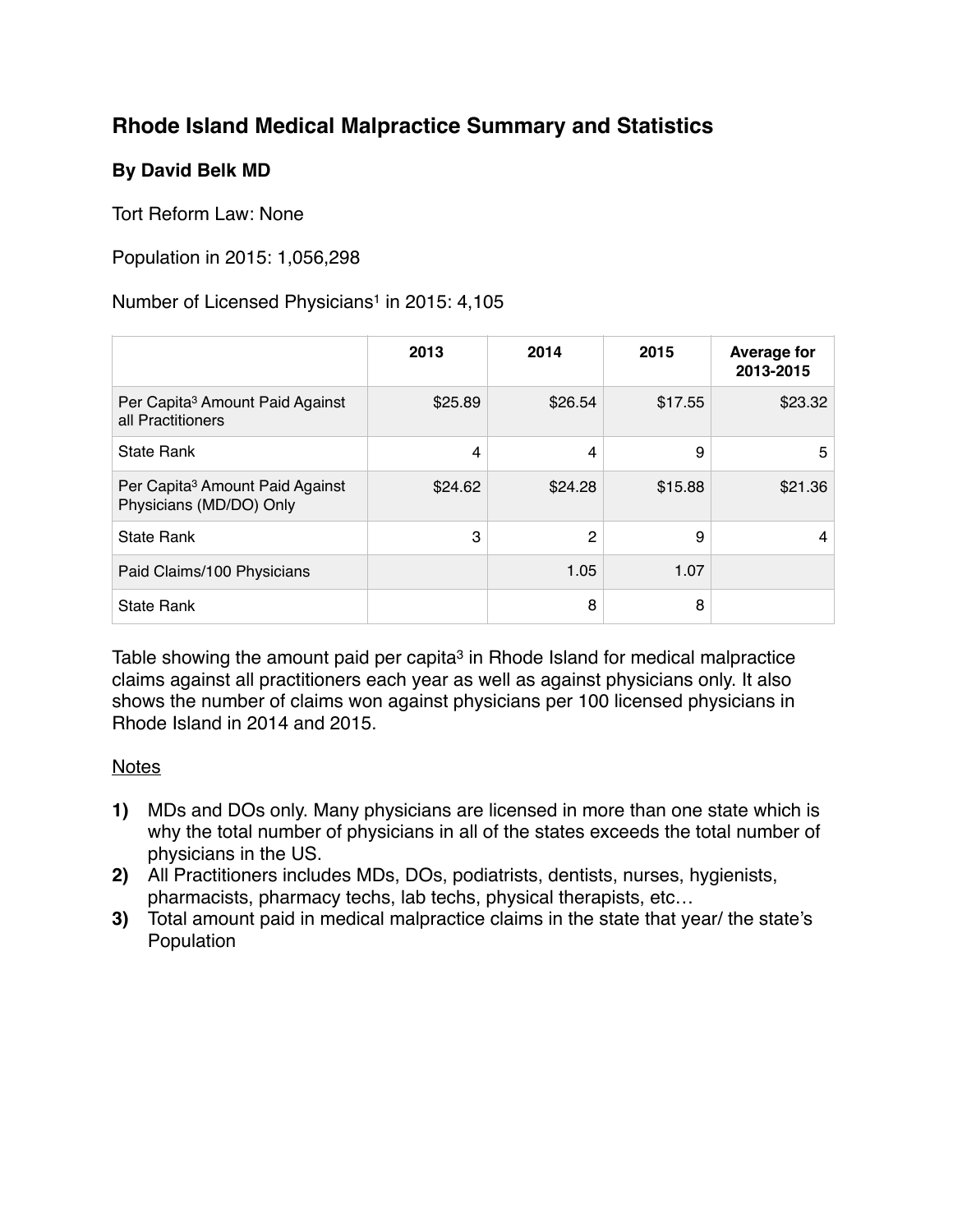**Graphic Summary of Medical Malpractice Incidence and Cost for Rhode Island from 2003-2015**



**Total Number of Paid Medical Malpractice Claims in Rhode Island Each Year**

**Figure 1:** Total number of Paid Medical Malpractice Claims for Rhode Island from 2003-2015 for All Health Care Practitioners Combined as Well as for MD/DOs Only.



**Figure 2:** Total Amount Paid for All Medical Malpractice Claims from 2003-2015 for All Health Care Practitioners and MD/DOs Only in Rhode Island.